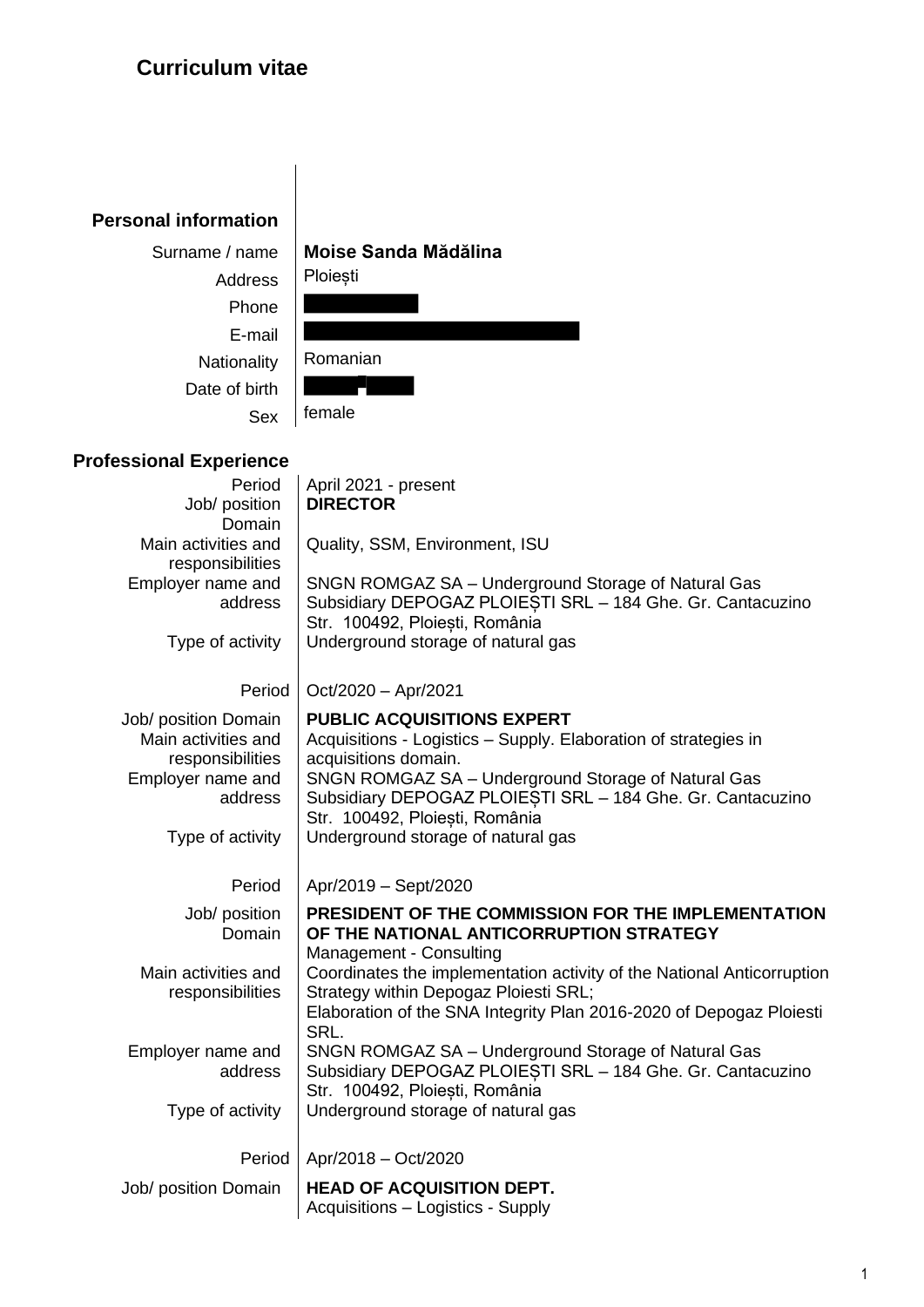| Main activities and<br>responsibilities | Coordinates the activity in sectoral acquisitions domain;<br>Participates in tender evaluation commissions, as member, regarding<br>all award procedures within DEPOGAZ.<br>Prepares documentation and points of view on the appeals made by<br>the economic operators. All appeals filed by economic operators |  |  |  |  |  |
|-----------------------------------------|-----------------------------------------------------------------------------------------------------------------------------------------------------------------------------------------------------------------------------------------------------------------------------------------------------------------|--|--|--|--|--|
| Employer name and<br>address            | participating in the assignment procedures were rejected by CNSC<br>SNGN ROMGAZ SA - Underground Storage of Natural Gas<br>Subsidiary DEPOGAZ PLOIESTI SRL - 184 Ghe. Gr. Cantacuzino<br>Str. 100492, Ploiești, România                                                                                         |  |  |  |  |  |
| Type of activity                        | Underground storage of natural gas                                                                                                                                                                                                                                                                              |  |  |  |  |  |
| Period                                  | Apr/2009 - Apr/2012                                                                                                                                                                                                                                                                                             |  |  |  |  |  |
| Job/ position<br>Domain                 | <b>ADVISER - PLOIESTI CITY HALL</b><br>Acquisitions - Logistics - Supply                                                                                                                                                                                                                                        |  |  |  |  |  |
| Main activities and<br>responsibilities | Participates as expert consultant in assignment procedures                                                                                                                                                                                                                                                      |  |  |  |  |  |
| Employer name and<br>address            | PLOIESTI CITY HALL                                                                                                                                                                                                                                                                                              |  |  |  |  |  |
| Period                                  | Sept/2001 - Mar/2018                                                                                                                                                                                                                                                                                            |  |  |  |  |  |
| Job/ position<br>Domain                 | <b>HEAD OF CONTRACTING DEPT.</b><br>Acquisitions - Logistics - Supply                                                                                                                                                                                                                                           |  |  |  |  |  |
| Main activities and<br>responsibilities | Coordinates the entire public acquisition activity within Ploiesti<br>branch;<br>Participates in the tender evaluation commissions, as member, for all                                                                                                                                                          |  |  |  |  |  |
| Employer name and<br>address            | acquisition procedures<br><b>SNGN ROMGAZ SA - Ploiesti Branch</b>                                                                                                                                                                                                                                               |  |  |  |  |  |
| Type of activity                        | Underground storage of natural gas                                                                                                                                                                                                                                                                              |  |  |  |  |  |
| Period                                  | Oct/1992 - Sept/2001                                                                                                                                                                                                                                                                                            |  |  |  |  |  |
| Job/ position<br>Domain                 | <b>ENGINEER</b>                                                                                                                                                                                                                                                                                                 |  |  |  |  |  |
| Main activities and<br>responsibilities | Calculates the daily/monthly/annual production and establishes the<br>technological consumption related to the gas fields; Tracks and<br>records the operating parameters of production wells; Follows special<br>measurement programs for operating and research wells                                         |  |  |  |  |  |
| Employer name and<br>address            | <b>SNGN ROMGAZ SA - Ploiesti Branch</b>                                                                                                                                                                                                                                                                         |  |  |  |  |  |
| Type of activity                        | Underground storage of natural gas                                                                                                                                                                                                                                                                              |  |  |  |  |  |
| <b>Education and training</b>           |                                                                                                                                                                                                                                                                                                                 |  |  |  |  |  |
| Period<br>Qualification / degree        | Oct/1987 - Jul/1992<br><b>ENGINEER</b>                                                                                                                                                                                                                                                                          |  |  |  |  |  |
|                                         | Profile: Oil and Gas<br>Specialization: Engineering                                                                                                                                                                                                                                                             |  |  |  |  |  |
| Name and type of<br>education provider  | UNIVERSITY OF PETROLEUM AND GAS - PLOIESTI                                                                                                                                                                                                                                                                      |  |  |  |  |  |